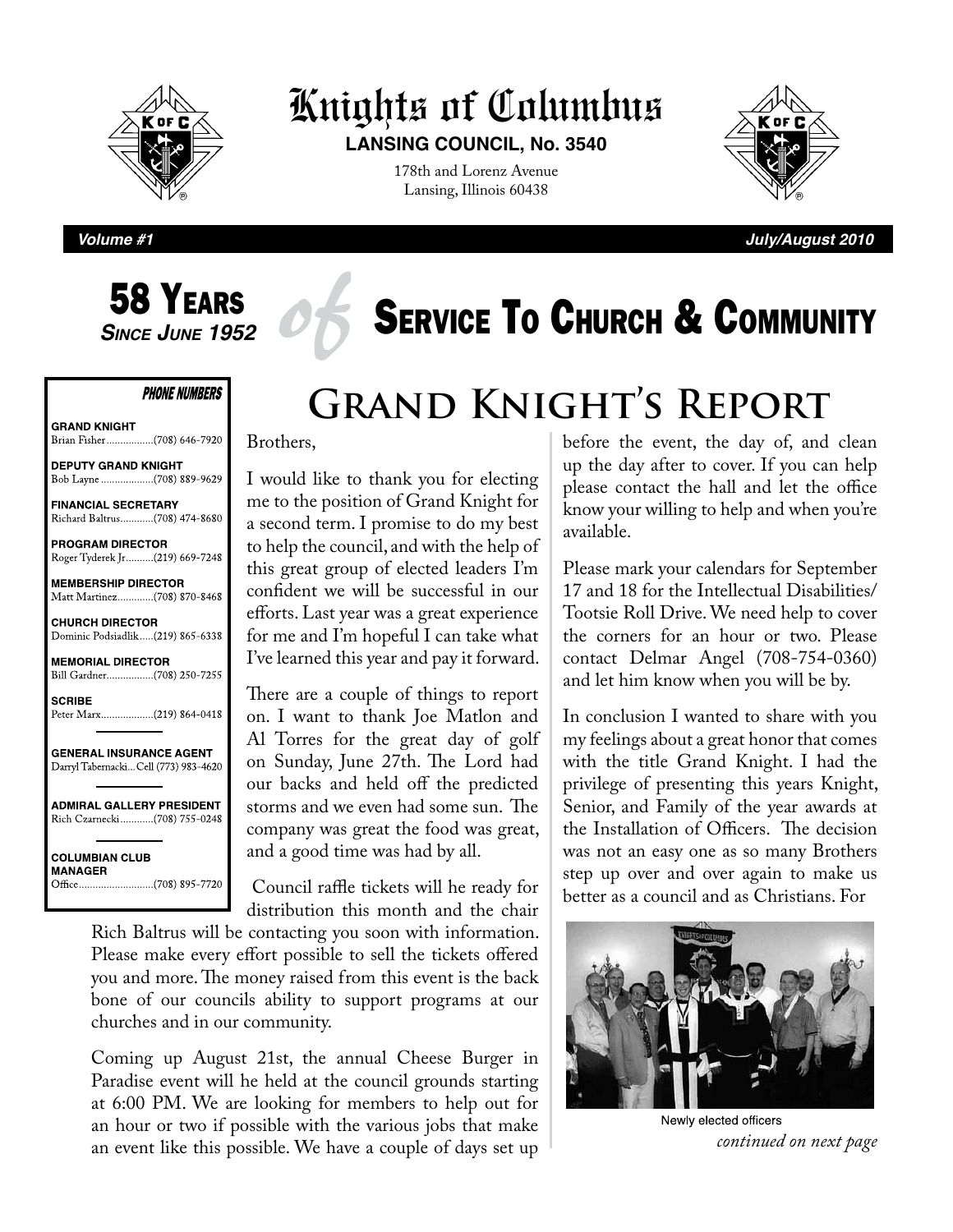

### **ADMIRAL GALLERY 4TH DEGREE CLUB**

On August 26th at 7:30 pm the fate of this club will be decided. Will it pass into history or remain a proud group of Knights stepping into a new era. Admiral Gallery was a real person, Dan Gallery of Chicago who on June 4, 1944 captured and boarded the German Submarine U505, towed the half sunk sub to Bermuda. That same sub is on display at the Museum of Science and Industry to this day. He attended the dedication of the 4th Degree Club. This club has served the Council since 1952. Please attend and voice your feelings on August 26th at 7:30 p.m.

> President Richard Czarnicki Vice President Joe Matlon

*continued from page 1*



G.K. Brian Fisher giving Eugenio Sanchez and his wife Family of the year award.

Knight Of the Year<br>I chose Delmar Delmar Angel. Delmar had an amazing year delivering many<br>projects to help projects to beautify the Council, our church, and our community. Senior Knight of the Year went to Rich Wolak.

Rich's efforts helping out on so many of our programs, especially with the children make the Knights a better organization. And finally our Family of the Year goes to Gene Sanchez. Gene and his family have been and are very active in many of our events year after year. This year the Sanchez family got together and created a project to beautify Mary and the Grotto in front of the council. The project was a great success and the front of the building, Mary and her surroundings are beautiful. Many thanks to all the Knights who are involved and help make the council a success. And a special thanks to these three men that have made my first year as Grand Knight so memorable.

Until next time Vivat Jesus, Brian Fisher GK

## Our Council Sick

Please keep all our members and ladies in your prayers as their health is failing and we must intercede in prayer for them. **Our list includes:** Bill Mitchell, Helen Bobalich, BK Gus Landeroz, BK Michael Cernyar, Grace Mary Cemyar, Mary Rita Davis, Pat Nowakowski, James Danielwicz, Al Rogers, Bob Mendez, Louise Kopaczewski, Harold and Mary Ware, BK Gene & Martha Pope, BK Roy Rodrguez, John Ponziano, BK Don & Linda Szala, Daina Wolak Tonry, Eugene Rose, BK Delmar Angeil and PGK Kenneth Collins.

**If you have someone you want added to the Sick List, please call Grand Knight Brian Fisher (708) 646-7920 or Deputy Grand Knight Ron Fisher (708) 895-5579**

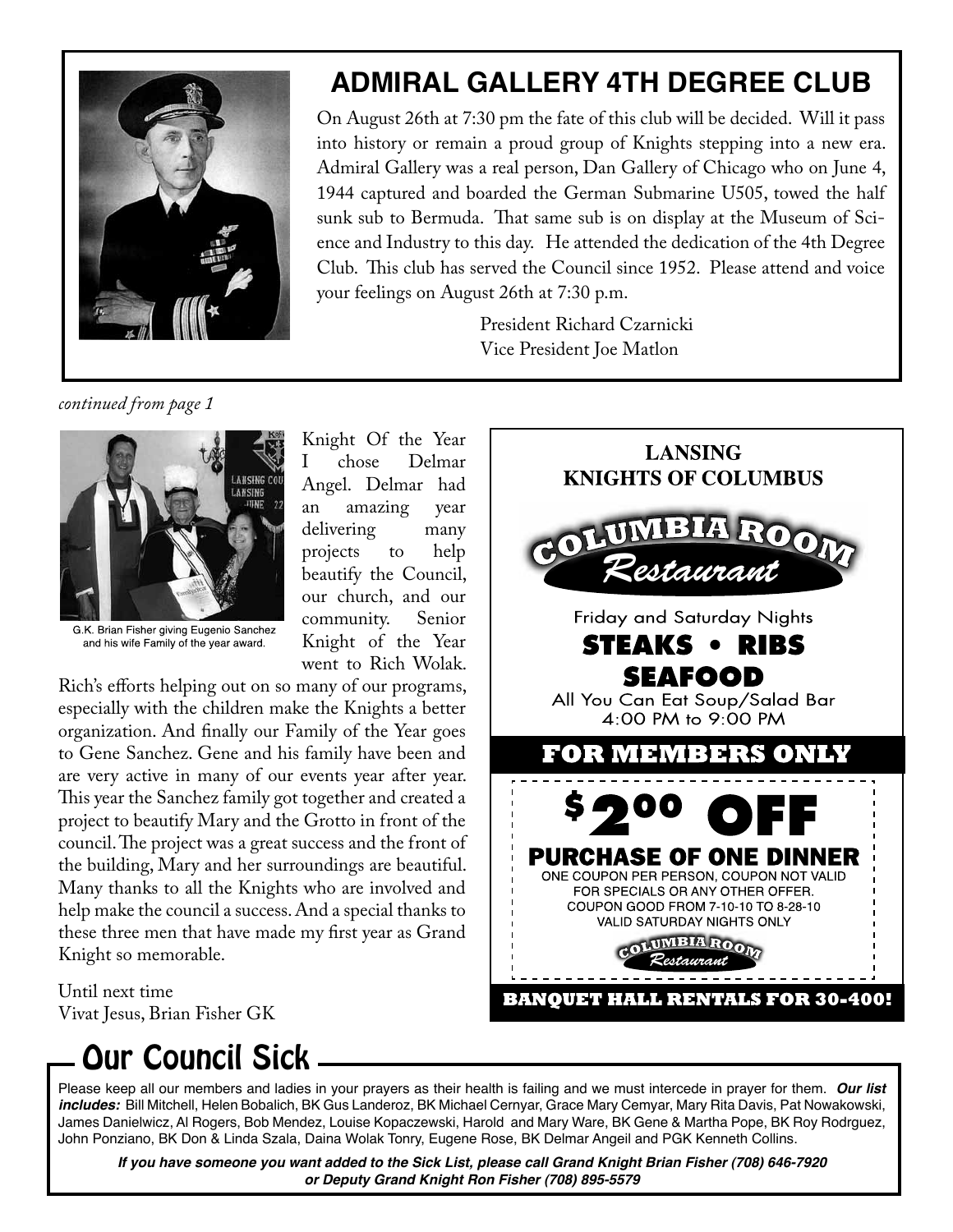### **ELECTION OF COUNCIL OFFICERS**

The election of Council Officers was held June 2, 2010. The newly elected officers are:

> Grand Knight - Brian Fisher Deputy Grand Knight - Bob Layne Chancellor - Michael Wysocki Recorder - William Gardner Treasurer - Peter Marx Advocate - Dominic Ramirez Warden - Christopher Siatta

#### **TRUSTEES**

3 Years - Ronald Fisher 2 Years - Richard Czarnecki 1 Year - To be elected July 6th. This has become necessary due to the passing of elected Trustee, Kenneth Collins. Joe Matlon has been named to be the 1 year Trustee and voting will be held July 6, 2010.

#### **GUARDS**

Tom Studer - Outside Matt Martiner - Inside Roger Tydarek - Outside

Our meeting of the Fourth Degree Club will be August 26th at 7:30 pm. At that time the fate of the club will be determined. All Fourth Degree members are invited to attend.

### **COLUMBIAN LADIES NEWS**

Thanks to all those who donated to both our Easter and Mother's Day raffle. They were both a big success and the prizes were awarded to many who really enjoyed their gifts.

The Ladies have only one more meeting for this year which will be held on June 23rd. It will be a pot luck dinner for all our members. We also will have the installation of the new board listed:

> President - Lorraine Przybyel Vice President - Joan Baltrus Secretary - Mary Lou Gambino Treasurer - Phyllis Drewno 3 Year Trustee - Pat Frederick 2 Year Trustee - Ann Fisher 1 Year Trustee - Joan Fisher Sgt. of Arms - Doris Klotz

This month the ladies went to the Carmalite Home in East Chicago for a wonderful Sunday luncheon for all the girls and staff. We so enjoyed the many smiling faces when the children were given sloppy joes, chips, punch, home baked cookies and ice cream treats donated by Nancy Lucas's Dairy Queen in Lansing.

We are so grateful to all the ladies who donated money for this project and also to the ladies who helped serve the children.

We have had a very good year and all are looking forward to our fall season for we are planning a trip to St. John Indiana to the Shrine of Christ Passion. This will be on a weekday so that our ladies can attend and after the trip we will be going out for lunch.

We are still wishing to add members and plan many activities for the upcoming year. Anyone interested in becoming a Columbian Lady, please call Pat (708) 895-6412. Happy summer vacation to all!

Pat Frederick

### **THANK YOU TO ALL**

For the past 2 years, I have served as your church director. I would like to take this opportunity to say thanks to all my brother Knights and Columbian Ladies for helping make this time such a rewarding experience. I truly hope that everything that I undertook as your director was done in a very pleasant way, thus making the outcome a very happy one. I will always remember the clergy nights and the memorial masses. I hope that all that attended those events, were left with beautiful memories. The prayer services for our deceased members have left me with a spiritual growth and very profound appreciation to all that have served the Knights of Columbus and the Columbian Ladies. My prayers will always be those that have gone before us, to their eternal reward in heaven. I especially would like to congratulate Mr. Dominic Podsiadlik, your new church director. A special thanks to Dominic and his wife Laura, for their help at both Clergy Nights and to Pat Frederic, the Columbian Ladies outgoing President, who was also a tremendous help at the clergy night and other functions. My most sincere congratulations to Mrs. Loraine Przybyl, the New Columbian Ladies President, the new Columbian Ladies President. Again, my deepest appreciation to all who helped make my time, as your church director, such a wonderful and fulfilling time. My thoughts and prayers, will always be with you.

Love and peace in Christ, Mike Kabala

### **GOLF OUTING RAP UP REPORT**

On June 27th, a hot and wet day turned into an unexpected day for 43 golfers. Gladly we report a successful round. Longest drive, closest to the hold, longest putt and low net scores paid off. Everyone had a great time. Drinks, lunch and dinner were served. The staff at Longwood did a fantastic job of serving us all day long. Everyone got a nice prize and all hope to return next year on the June 25, 2011 the last sunday in June when "Brian's Birdie" number two will be held.

> Joe Matlon Al Torres